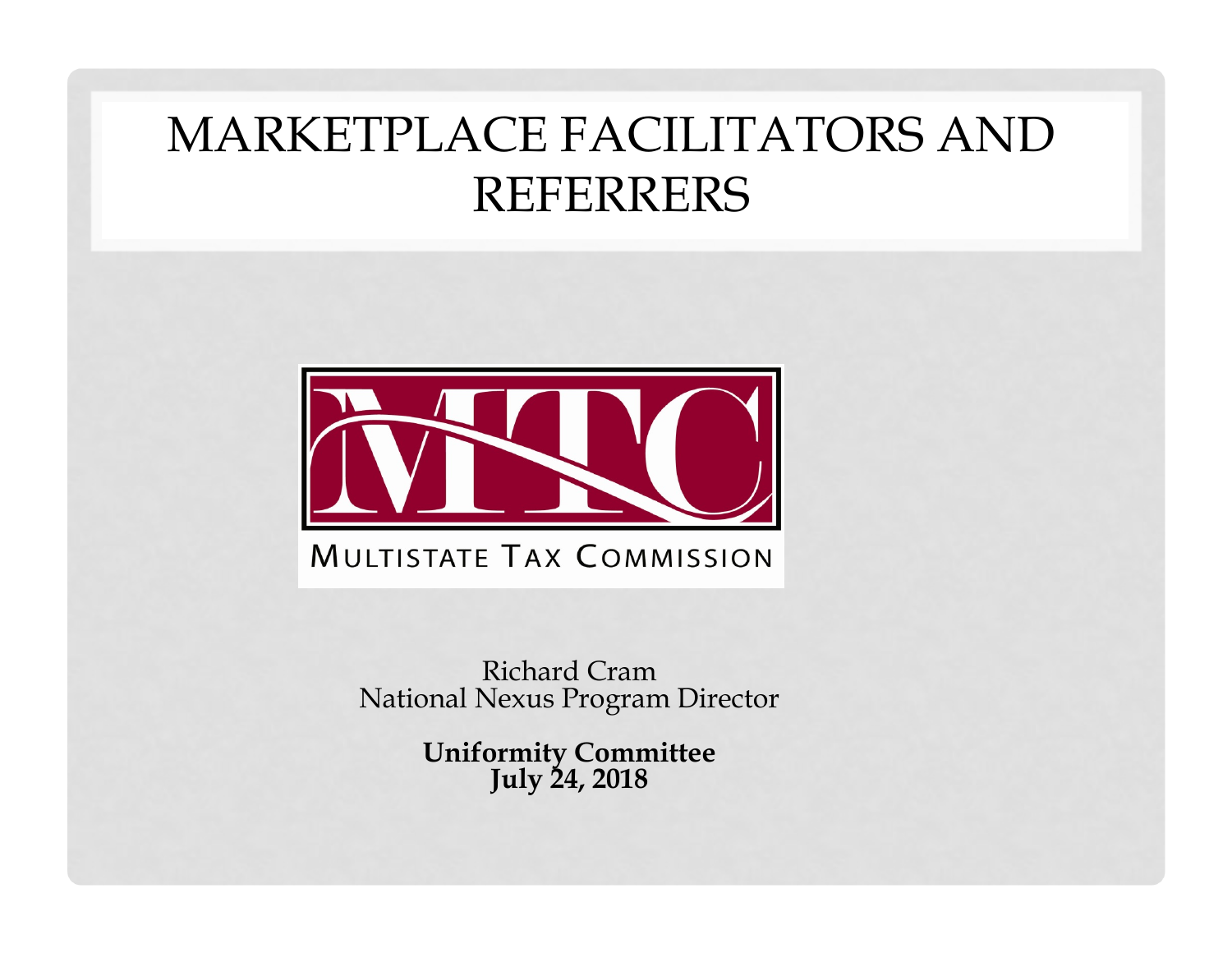#### MARKETPLACE DEFINITION

"Marketplace" is any means, whether physical or electronic, through which one or more sellers may advertise and sell or lease tangible personal property, such as a catalog, Internet website, or television or radio broadcast, regardless of whether the tangible personal property or the seller are physically present in the state.

MTC Model Use Tax Reporting Statute Draft (1/31/18)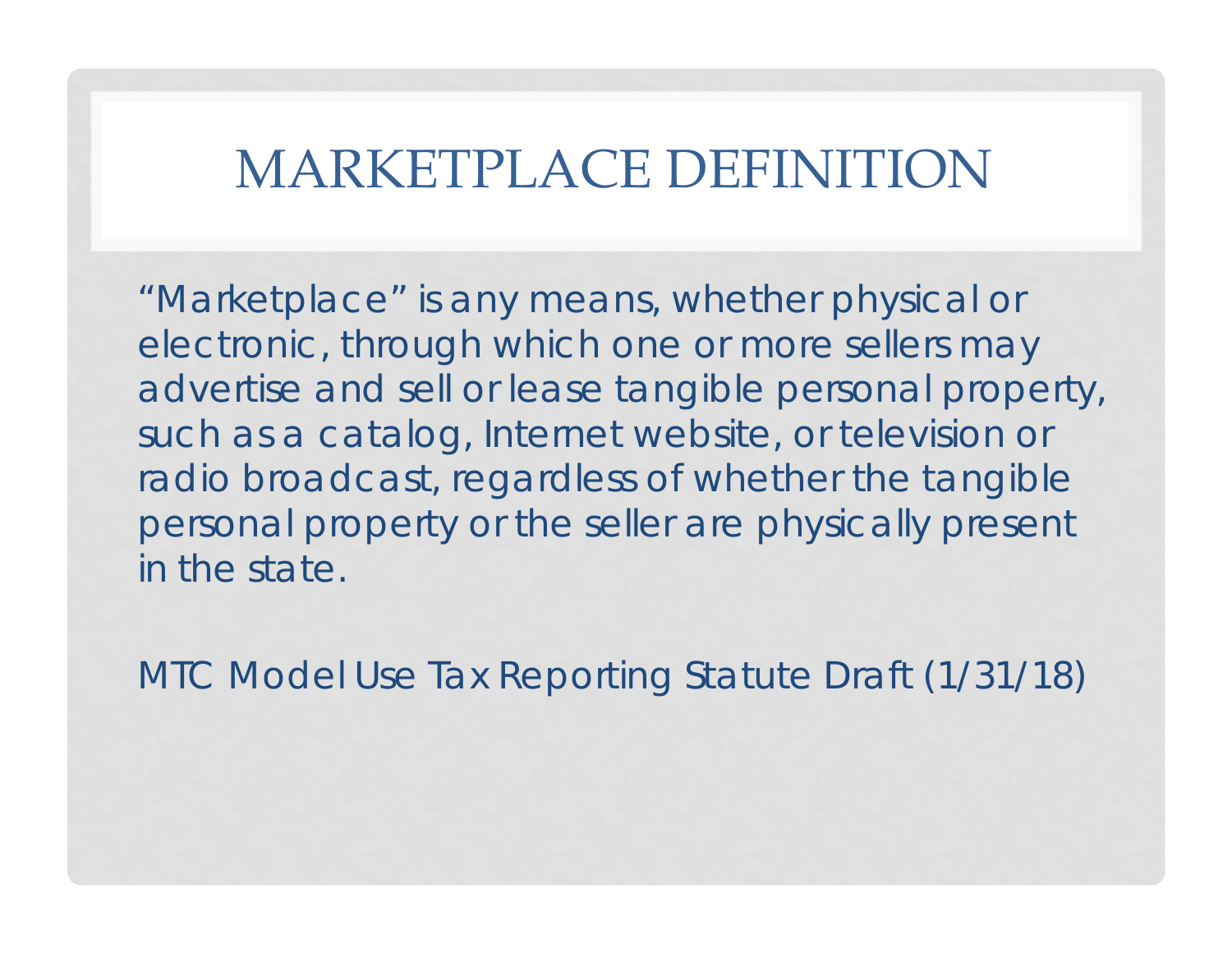# MARKETPLACE FACILITATOR DEFINITION

"Marketplace facilitator" means a person that operates or controls a marketplace and facilitates transactions by engaging, directly or indirectly, in communicating the offer and acceptance between a purchaser and a seller. [Drafter's Note: states might want to consider adding "payment processing" to the definition]

MTC Model Use Tax Reporting Statute Draft (1/31/18)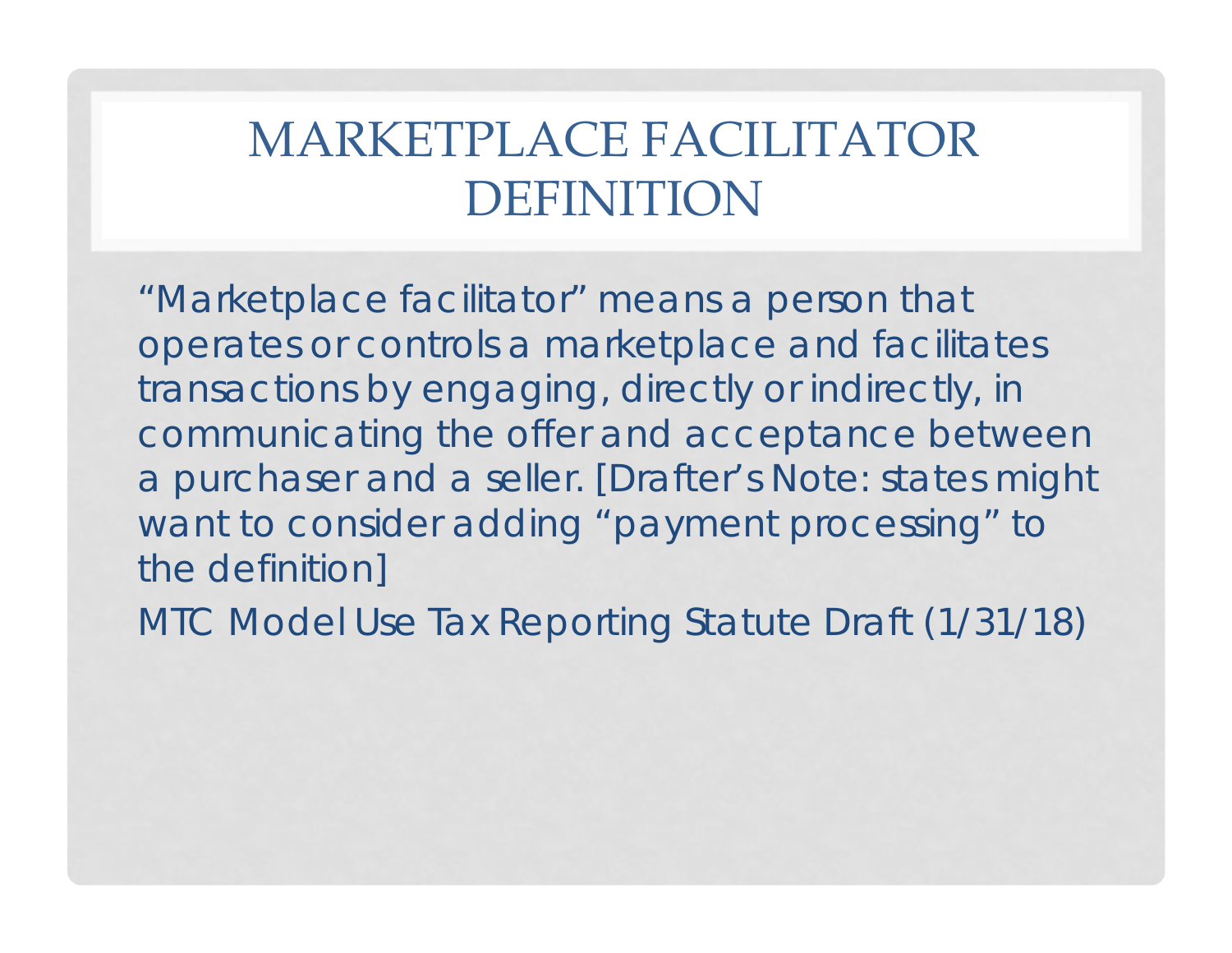#### REFERRER DEFINITION

"Referrer" means a person that: (A) Contracts with a seller or seller's representative to advertise or list tangible personal property for sale or lease; (B) Makes a referral by connecting a person to the seller or seller's representative, but not acting as a marketplace facilitator; and (C) Received in the prior year, in the aggregate, at least \$10,000 in consideration from sellers or sellers' representatives for referrals.

MTC Model Use Tax Reporting Statute Draft (1/31/18)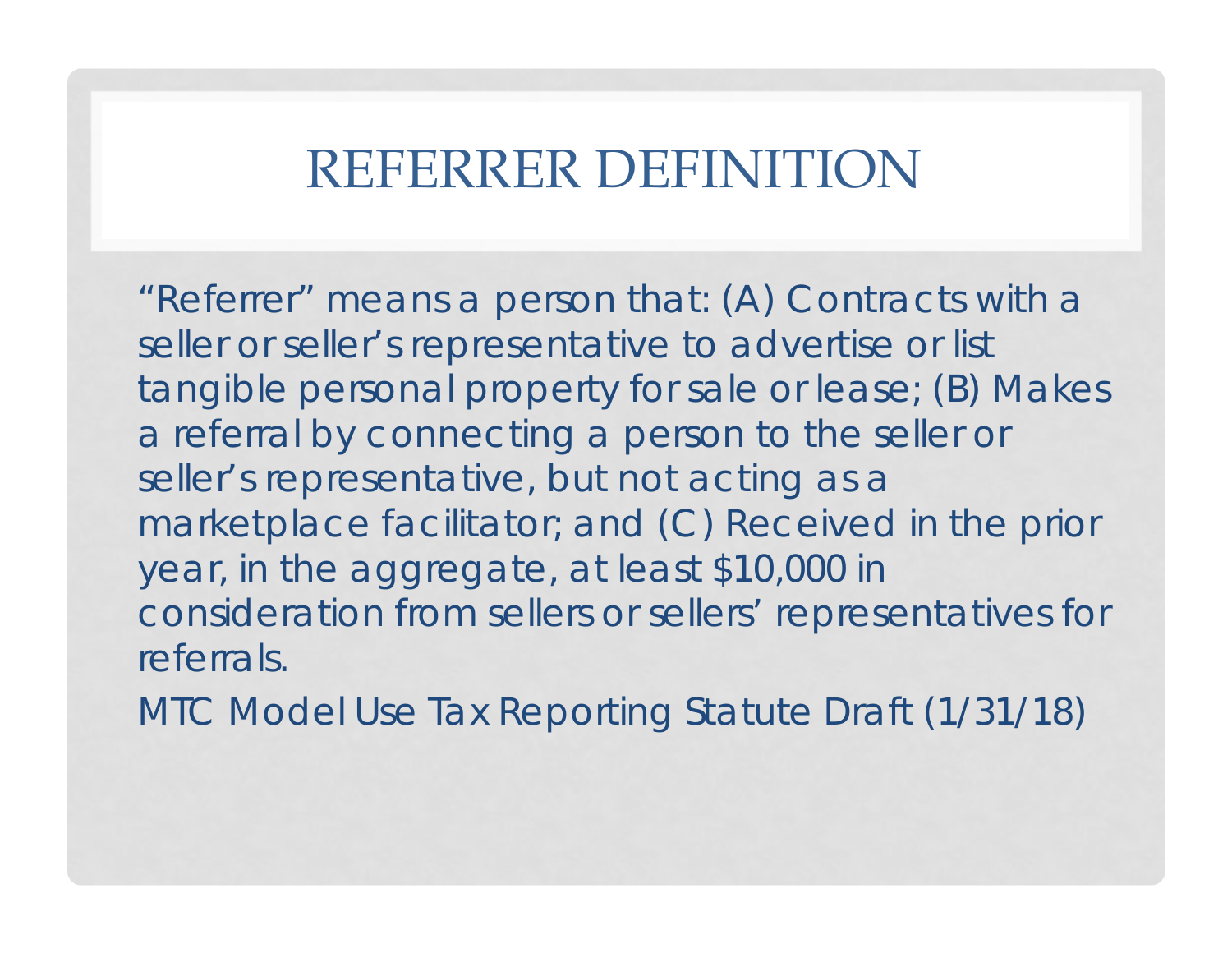#### WASHINGTON DEFINITION

A marketplace facilitator is a business that does the following **three** activities: (RCW 82.13.010(3)): 1. Facilitates the sale of a marketplace seller's product through a marketplace for payment.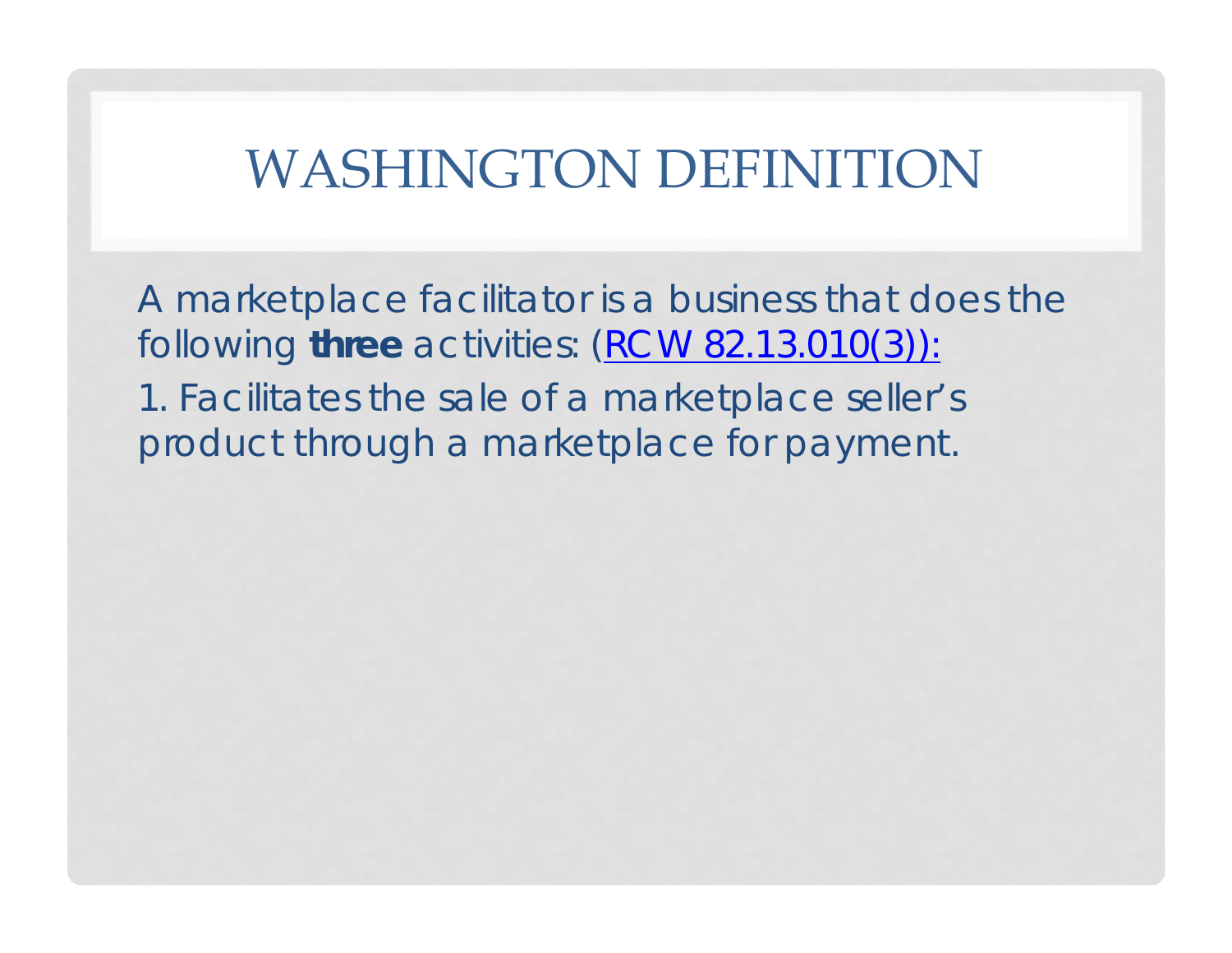# WASHINGTON DEFINITION (CONT.)

2. Engages, directly or indirectly, in **any** of the following with respect to bringing the buyer and seller together:

- Transmitting or otherwise communicating the offer or acceptance between the buyer and seller
- Owning or operating the infrastructure, electronic or physical, or technology that brings buyers and sellers together
- Providing a virtual currency that buyers can use to purchase products from the seller
- Software development or research and development activities related to any activities with respect to the seller's products listed below, if such activities are directly related to a marketplace operated by the person or an affiliated person.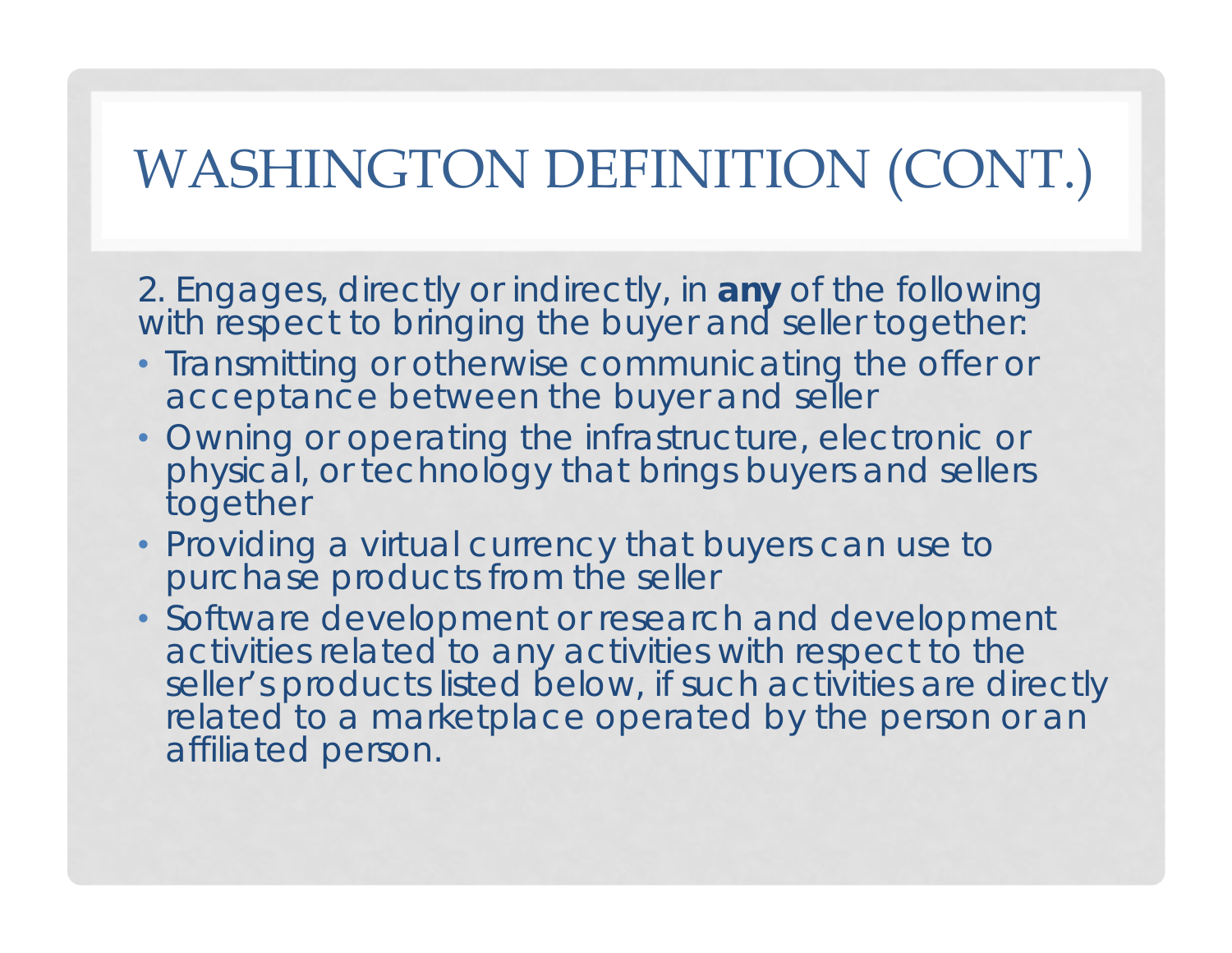# WASHINGTON DEFINITION (CONT.)

3. Does **any** of the following activities with respect to the seller's products:

- Payment processing services
- Fulfillment or storage services
- Listing products for sale
- Setting prices
- •Branding sales as those of the marketplace facilitator
- Order taking
- Advertising or promotion
- Providing customer service or accepting or assisting with returns or exchanges

A marketplace facilitator facilitates sales of a seller's products through a marketplace and engages in other specified activities as provided by the law and outlined above. Websites that merely advertise goods for sale and do not handle transactions do not meet the definition of a marketplace facilitator.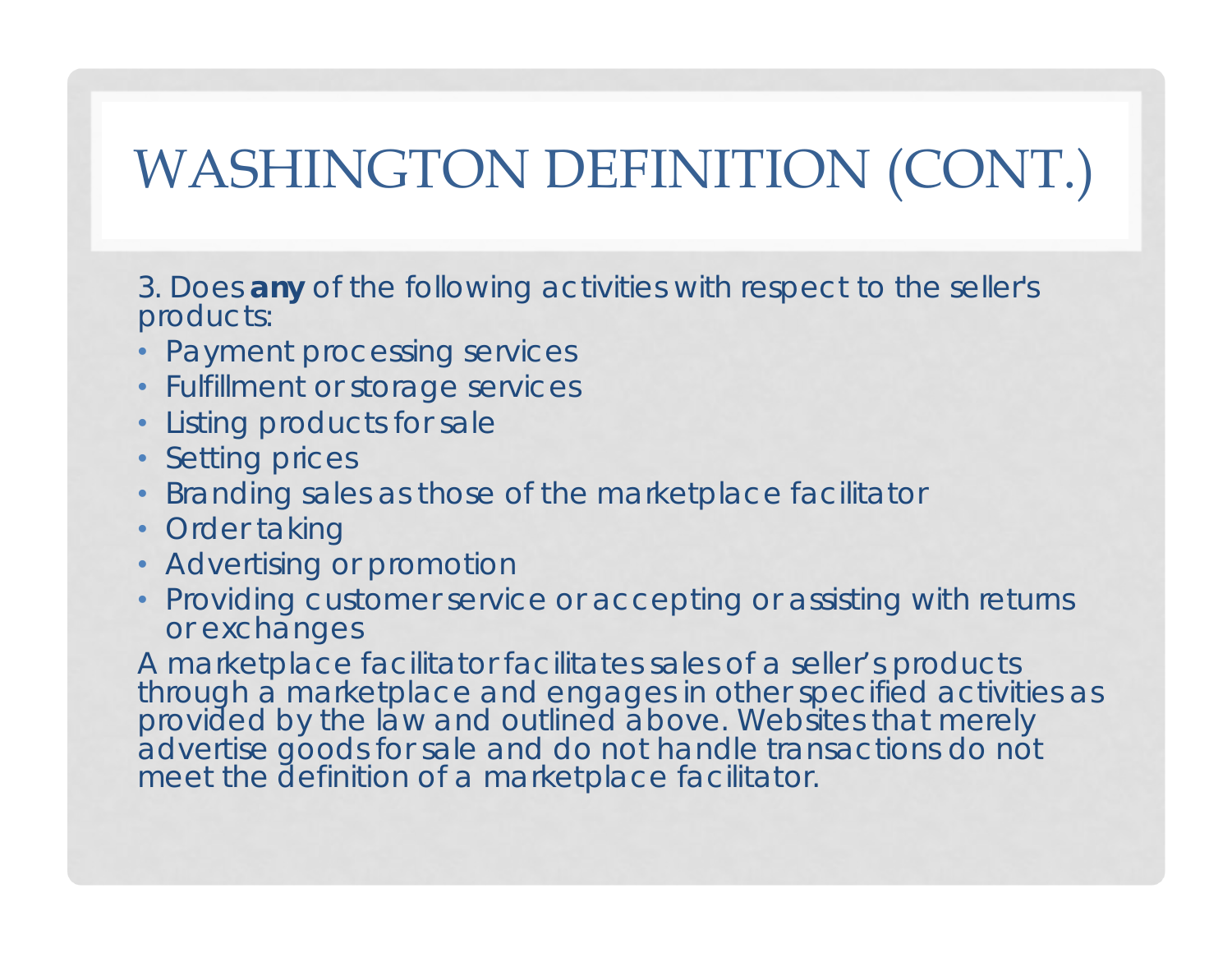#### WASHINGTON REFERRER DEFINITION

- Contracts or otherwise agrees with a seller to list or advertise for sale one or more items in any medium, including a website or catalog
- Receives a commission, fee, or other consideration from the seller for the listing or advertisement
- Transfers, via telephone, internet link, or other means, a purchaser to a seller or an affiliated person to complete the sale
- Does not collect receipts from the purchasers for the transaction

Excludes advertisers (newspapers, internet)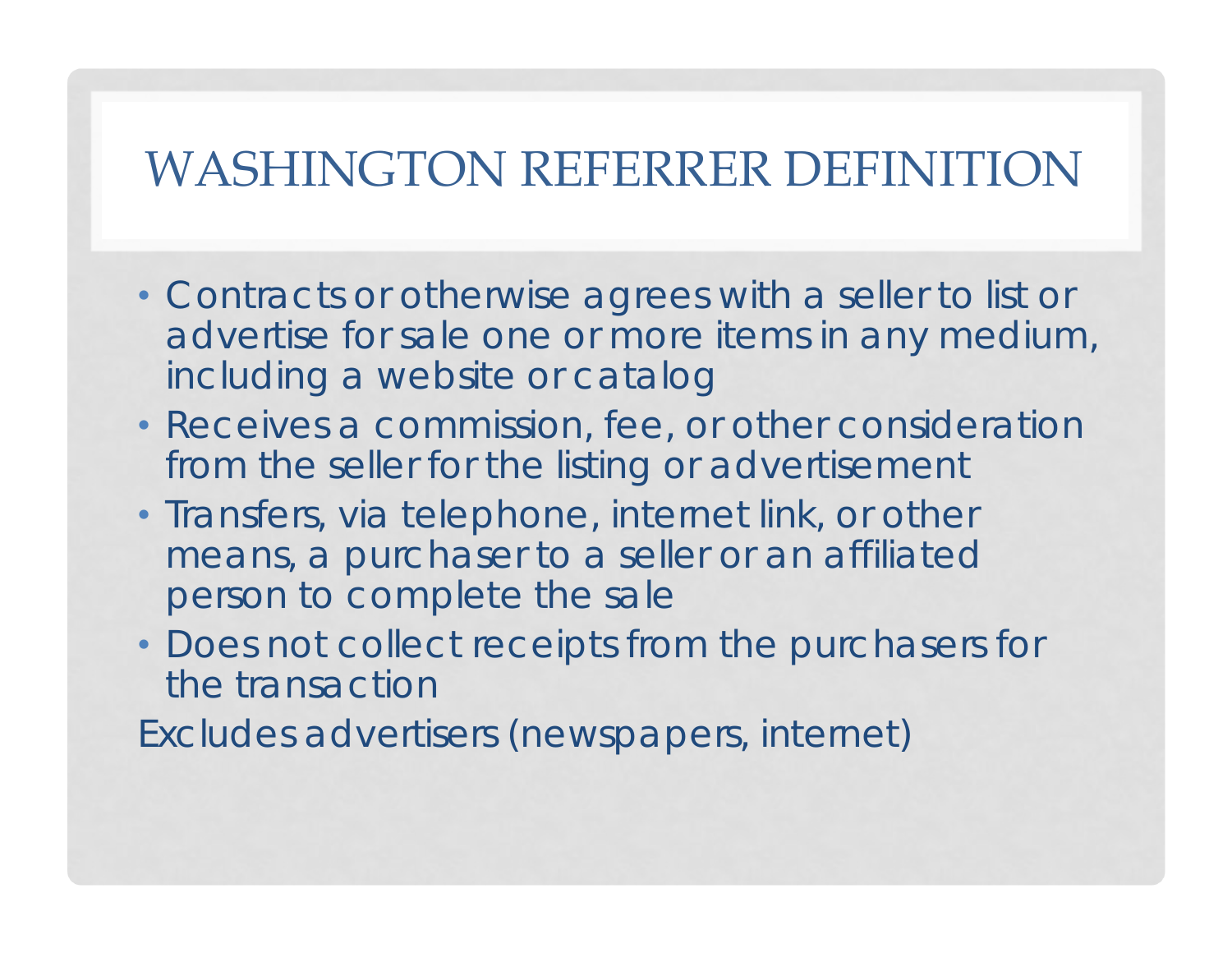#### AMAZON FBA PROGRAM

- Contractual relationship with marketplace seller
- • Inventory sent to Amazon's warehouse/fulfillment center
- Merchandise advertised on Amazon's website
- Takes order, handles payment, shipping, and returns
- Collects sales/use tax if directed by seller, turns collected tax over to seller, who is responsible for remitting and filing returns. Amazon now collects for WA and PA on FBA seller sales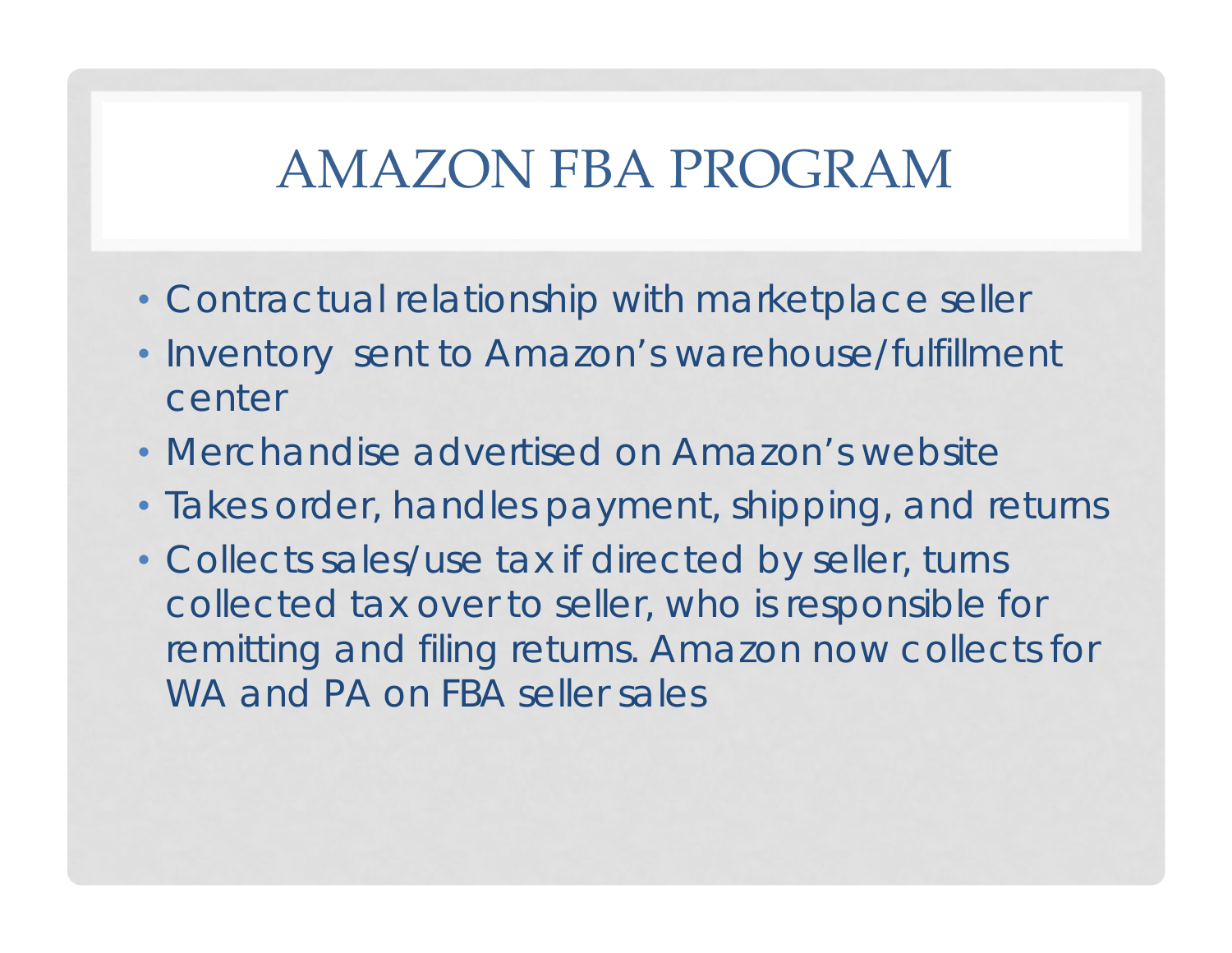## SIZE OF AMAZON FBA PROGRAM

Over 2 million online sellers

- By 2017, 140,000 FBA sellers with gross sales of \$100,000/yr.
- Over 50% (growing) of sales on Amazon's website are by its third-party sellers

Source: Marketplacepulse.com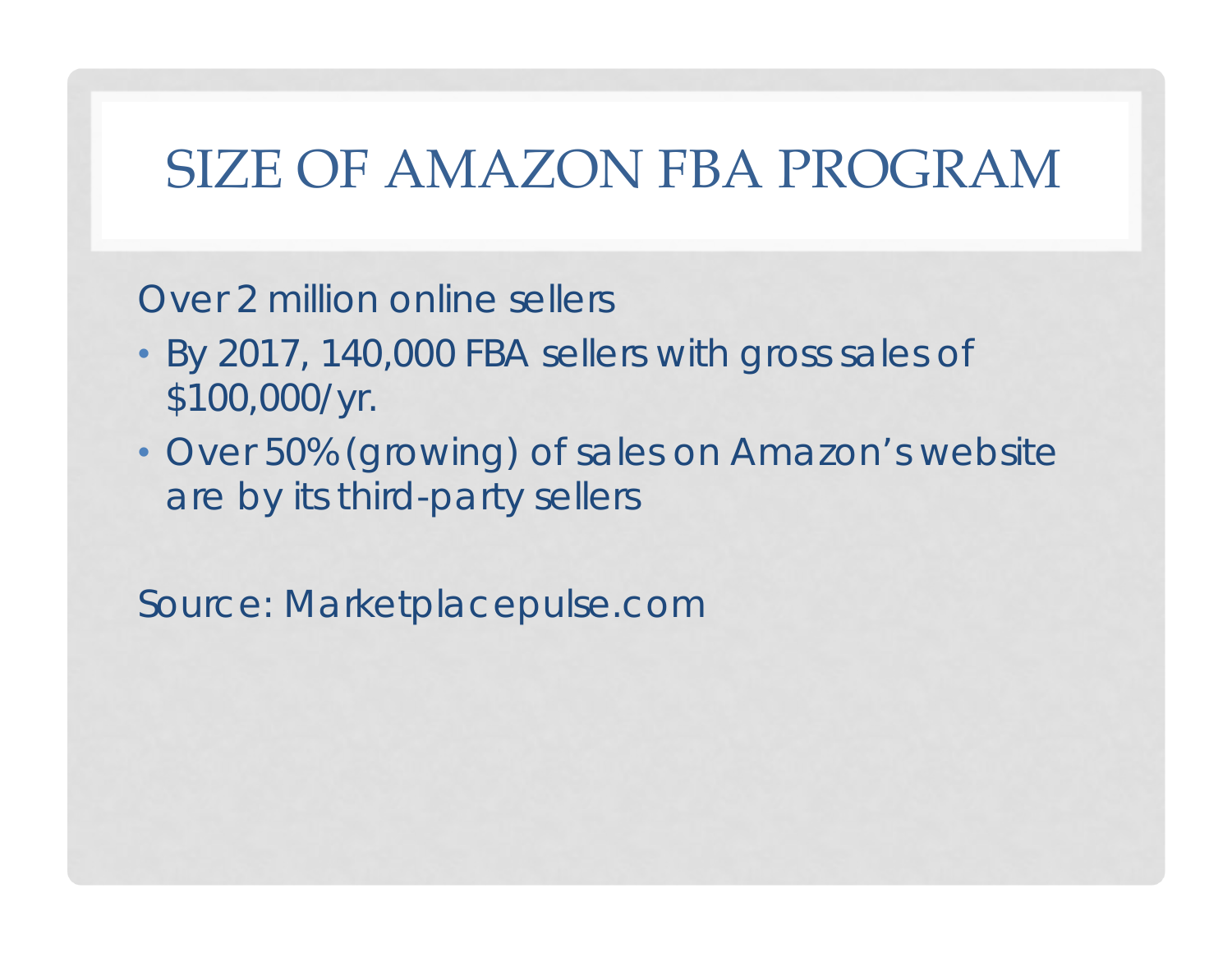#### OTHER MARKETPLACE FACILITATORS

- Walmart-similar to Amazon FBA Program but uses fulfillment centers, store distribution centers, 4,500 stores and the company's transportation fleet to ship online orders
- Etsy--marketplace for crafters, artists and collectors to sell their handmade creations, vintage goods, and both handmade and non-handmade crafting supplies; seller uses Etsy Payments system to handle customer payments (Etsy now collecting in WA and PA)
- Shopify--seller creates online store with shopping cart and opens merchant account; seller responsible for product fulfillment and marketing, tax compliance; Shopify takes the order and informs seller.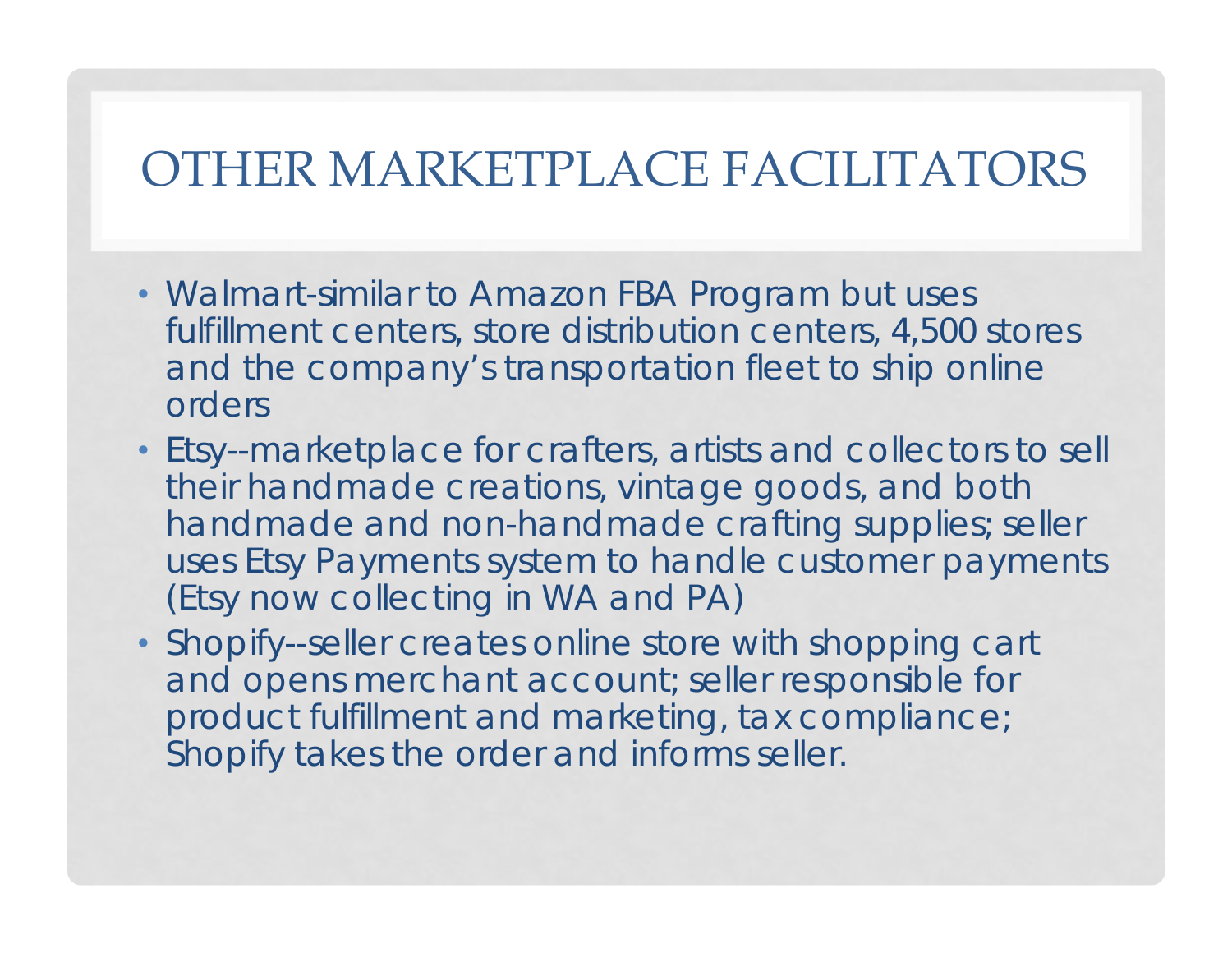# EBAY

- eBay merchant creates online store using eBay's guidelines, in order to sell items on eBay
- eBay merchant establishes PayPal account (or a merchant account directly with a credit card company) to handle customer payments
- eBay merchant responsible for inventory storage and management, tracking and filling orders, and shipping product to customer (or contract fulfillment services with various vendors)
- eBay merchant responsible for all tax obligations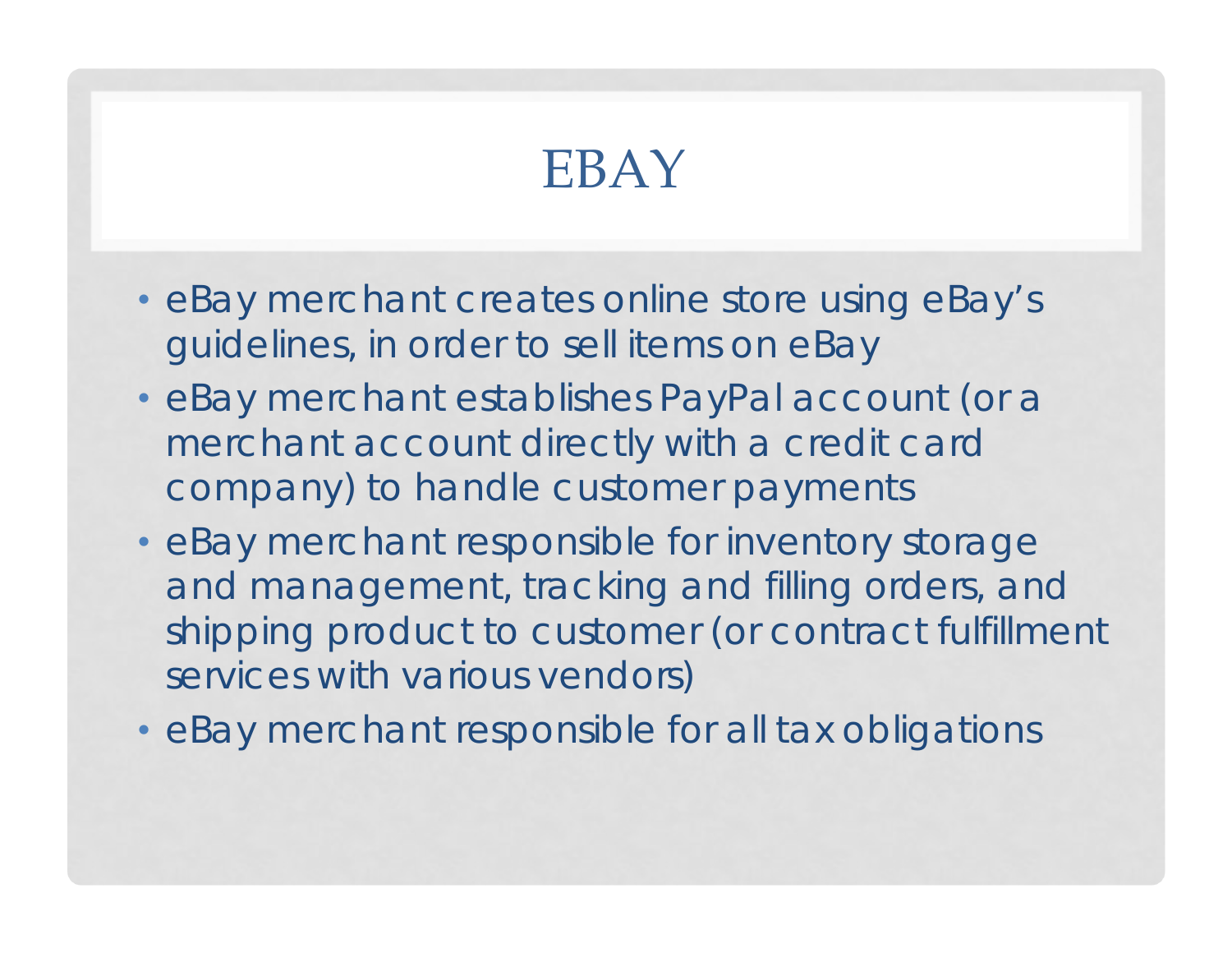# DISTINCTIONS BETWEEN MARKETPLACE FACILITATOR AND REFERRER

Are "affiliates" and "referrers" the same thing? Is "referring" the customer to the seller different from "order taking" (a facilitator function)? Who takes the customer's payment (a facilitator function—not a referrer function)? How is the facilitator or referrer compensated?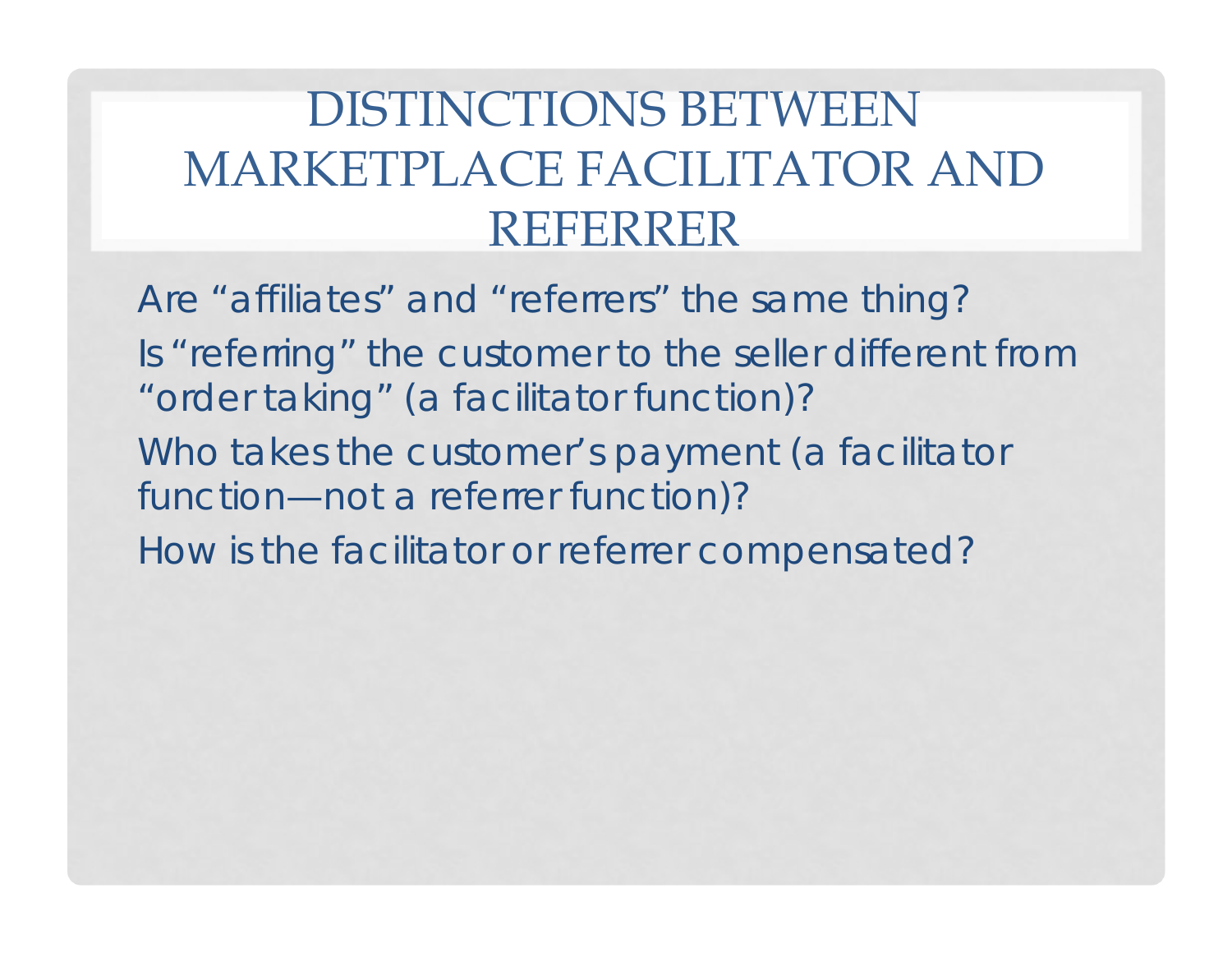#### MULTICHANNEL SELLING

Growing retailers tend to sell on multiple online platforms, possibly in addition to a "brick and mortar" store and direct online sales. A seller may have an eBay or Shopify store, be an FBA seller, and use Amazon (or another company) to provide fulfillments services on its eBay or Shopify orders. There are companies that specialize in helping the online marketplace seller manage those multiple channels.